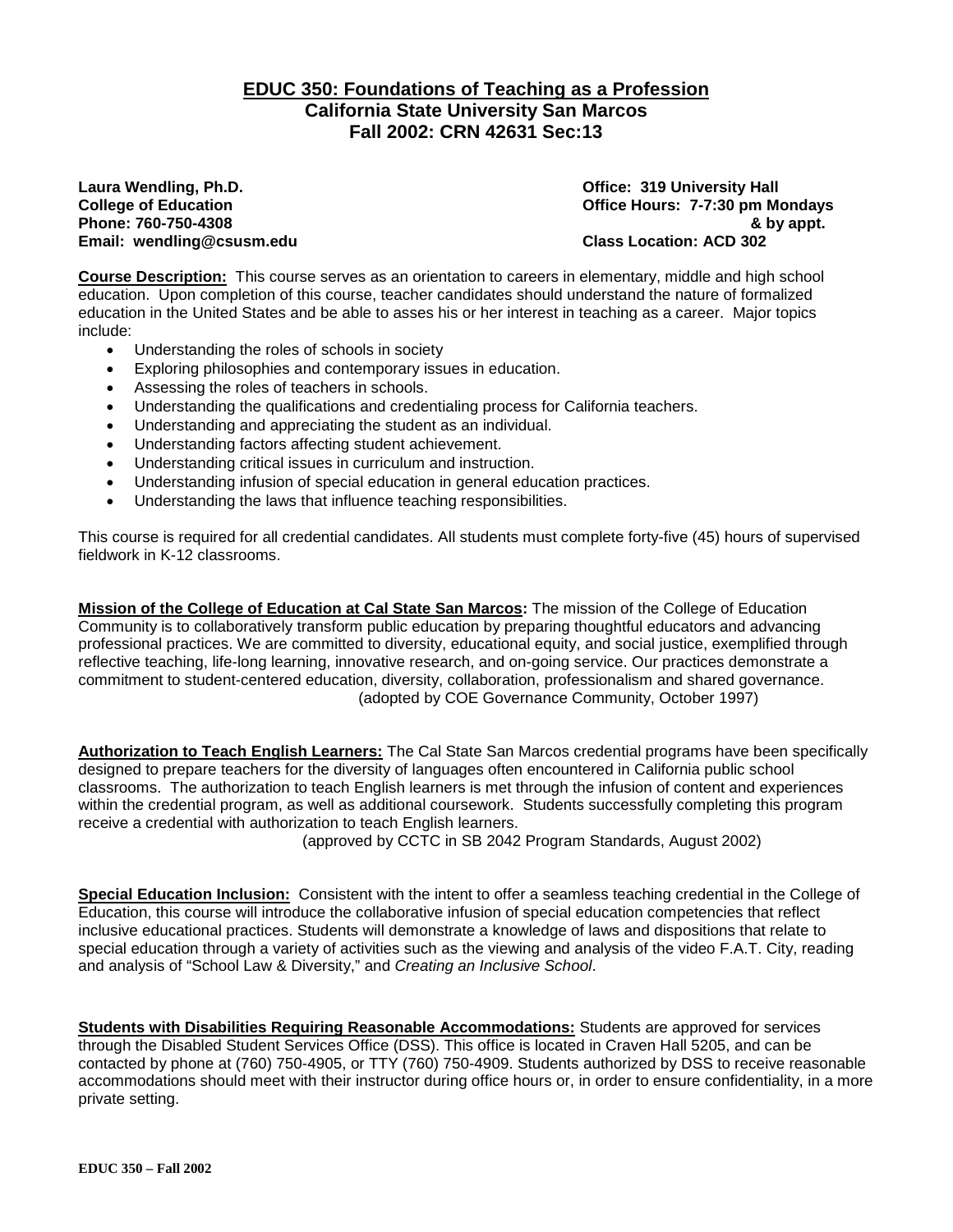**College of Education Attendance Policy:** Due to the dynamic and interactive nature of courses in the College of Education, all students are expected to attend all classes and participate actively. Absences and late arrivals/early departures will affect the final grade. A minimum grade of C+ is required in EDUC 350 to qualify as prerequisite for admission to the Cal State San Marcos teacher credential program. COE attendance policy states, "At a minimum, students must attend 80% of class time, or s/he may not receive a passing grade for the course at the discretion of the instructor. Individual instructors may adopt more stringent attendance requirements." Should students have extenuating circumstances, please contact the instructor as soon as possible. In this section of EDUC 350, the instructor has adopted this additional policy: If you miss two class sessions, you cannot receive a grade of A or A -; if you miss three class sessions, you cannot receive a grade of B+ or B.

**Credential Program Recommendations:** As one of several evaluation methods, EDUC 350 course instructors are asked for feedback concerning credential candidates who are applying for programs at Cal State San Marcos. Keep in mind that your professionalism and hard work in this class not only affect your course grade, but also indicate your readiness for a credential program.

**Field Work:** In addition to in-class work, assigned readings and projects, students will participate in forty-five (45) hours of supervised fieldwork assignments in a variety of public school settings. Approximately half of your time should be spent in one teacher's classroom, and the remainder of the time should be distributed among other classrooms. A recommendation (usually from the classroom teacher where most of the fieldwork is done), as well as a Field Experience Form with documented hours and teacher verification, are requirements for admission to the Cal State San Marcos Teacher Credentialing programs. A minimum grade of a C+ is also required in this course.

**Use of Technology:** Students are expected to demonstrate competency in the use of various forms of technology (i.e. word processing, electronic mail, use of the Internet, and/or multimedia presentations). Specific requirements for course assignments with regard to technology are at the discretion of the instructor. Keep a digital copy of all assignments for use in your teaching portfolio. Details will be given in class.

**Teaching Performance Expectation (TPE) for EDUC 350**: A primary goal of EDUC 350 is to begin the process of developing teacher candidates to become professional educators. The following TPE of the California Commission for Teacher Credentialing is expected to be met during this course:

### **TPE 12: Professional, Legal and Ethical Obligations**

Candidates are aware of their own personal values and biases and recognize ways in which these values and biases affect the teaching and learning of students. They resist racism and acts of intolerance. Candidates appropriately manage their professional time spent in teaching responsibilities to ensure that academic goals are met.

Candidates for a Teaching Credential understand and honor legal and professional obligations to protect the privacy, health, and safety of students, families, and other school professionals. They are aware of and act in accordance with ethical considerations and they model ethical behaviors for students. Candidates understand and honor all laws relating to professional misconduct and moral fitness.

### **Teaching Performance Assessment for Developing as a Professional Educator**

The successful completion of the personal philosophy assignment is a requirement for completion of this course and is a component of partially meeting the TPE described above. This statement will be used for assessment both in the course and at completion of the College of Education program. Retain an electronic copy of your statement for submission for your portfolio at the completion of your teacher education program.

**Course Requirements:** Teacher education is a professional preparation program. It is expected that students will come to class prepared to discuss the readings, submit required assignments, and participate in class activities. Students are expected to adhere to academic honesty and integrity, standards of dependability, confidentiality and writing achievement. Because it is important for teachers to be able to effectively communicate their ideas to students, parents, colleagues, and administrators, writing that is original, clear and error-free is a priority for the College of Education. It is expected that work will be turned in on time. Please discuss individual issues with the instructor. Points will be deducted if assignments are submitted late (10% penalty per day late; no credit will be awarded if the assignment is one week late).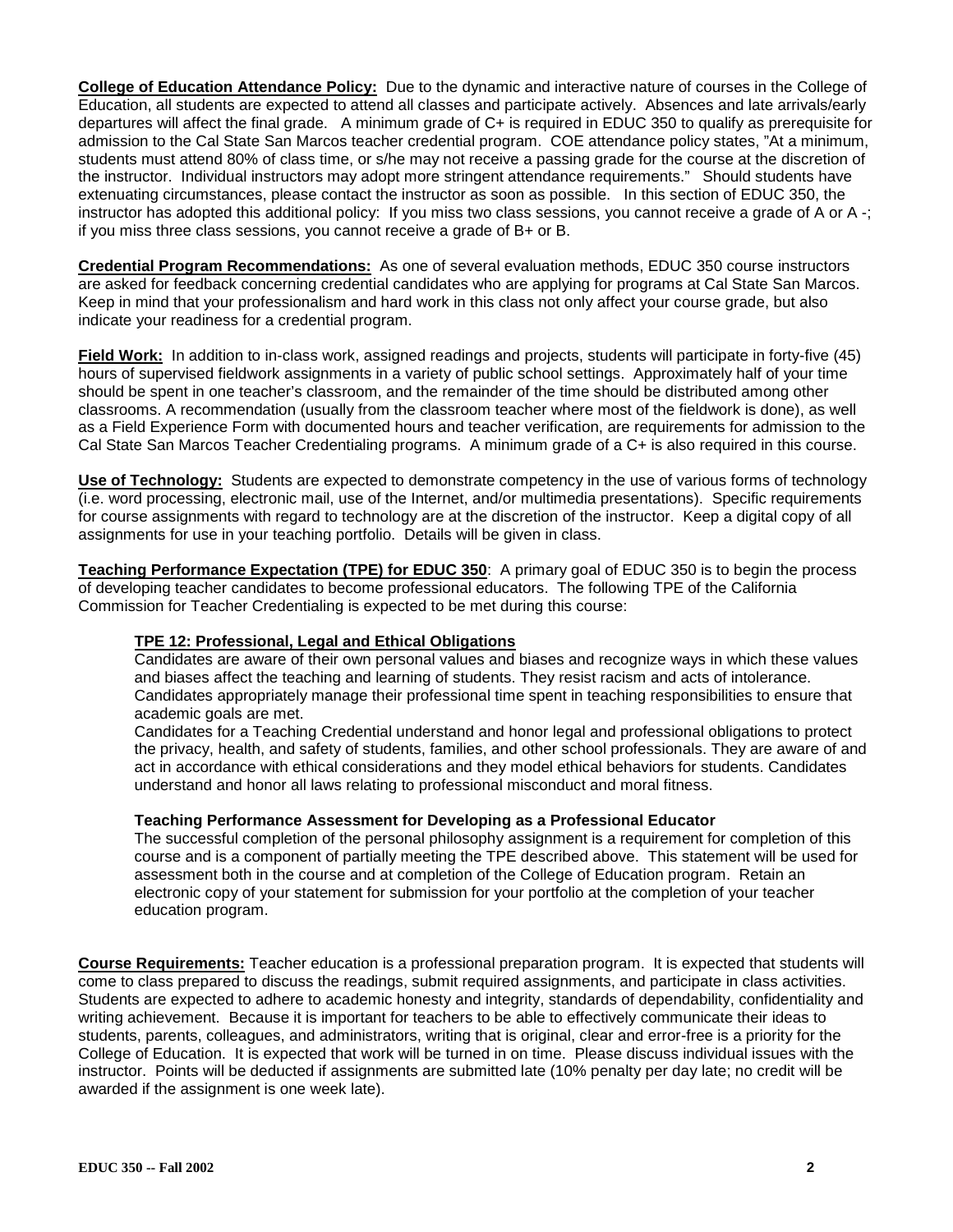### **Required Texts:**

Armstrong D.G., Henson, K.T., and Savage, T.V. (2001). *Teaching Today.* Merrill Prentice Hall. **(TT)**

Villa, Richard A. and Thousand, Jacqueline S. (1995). *Creating an Inclusive School.* Alexandria, VA: Association for Supervision and Curriculum Development. (Chapters 1, 2, 3, p. 125-135 and 162-167) **(CIS)**

### **One of the following "Choice Books" to be determined IN CLASS:**

Avi (1991) *Nothing But The Truth*, Avon Books. Codell,E. R. (2001). *Educating Esmé.* Algonquin. Kidder, T. (1990) *Among Schoolchildren*, Avon Books. Michie, G. (1999). *Holler If You Hear Me.* Teachers College Press. Paley, V. G. (1989).*White Teacher.* Harvard Press.

### **ASSIGNMENTS...**

*NOTE: Please keep a copy for yourself of all submitted assignments and do not turn in papers with binders / folders.*

# *Participation & Attendance* **(10 points)**

This class is designed for hands-on, active learning that requires some "stepping out" in order to better understand the role of teacher and learner. Some of these activities include partner and small group teaching presentations, group discussions, and different kinds of reflective writing. The primary purpose of these assignments is personal reflection and growth, as well as serving as fuel for our discussions. Attend class prepared to discuss assigned readings/topics and to be a cooperative participant.

### **Key skills/knowledge I'll be evaluating:**

- Do you participate in class discussions productively, sharing your knowledge and understandings?
- Can you interact productively with your peers, taking on a variety of roles (leader, follower, etc.)?
- Do you contribute appropriately during group work to do your "share"?
- Are you able to accept others' opinions?
- Are you supportive of others' ideas?
- Did you support your peers during their presentations?
- Can you monitor and adjust your participation to allow for your ideas as well as others' to be heard?

## *Reading Response Log* **(10 points)**

The reading log provides an opportunity to reflect on learning about teaching through the assigned readings. In the log you will be asked to both summarize key points and reflect on what you have read. You will also share your writing with another student at the beginning of each class session. You will begin the semester with full credit. Points will be deducted if submissions are incomplete. No credit will be given for late submissions.

### **Key skills/knowledge I'll be evaluating:**

- At what level have you comprehended the reading? Is your work reflective of the issues and your thinking?
- What connections and relationships have you been able to make with the reading and prior class discussions, fieldwork, and class activities?

## *Field Experience Form (log) and Observation Reports* **(15 points)**

This assignment is designed to help you to better understand the complexity of today's classrooms, students and the various ways teachers address the needs of their classes – and to engage in a variety of classroom settings in order to determine if, and at what level, you might want to teach.

Students will maintain a log of hours spent observing/participating in classrooms. This log should reflect a minimum of 45 hours spent in various classrooms at different grade levels and on different sites. In addition, students will maintain a journal documenting their field observations, connections to concepts studied in EDUC 350, analyses, and questions. A minimum of 15 field observation reports is required. The format to be used will be explained in class.

### **Key skills/knowledge I'll be evaluating:**

• Can you articulate your assumptions/expectations about a given setting and then identify how your observation affects those assumptions/expectations?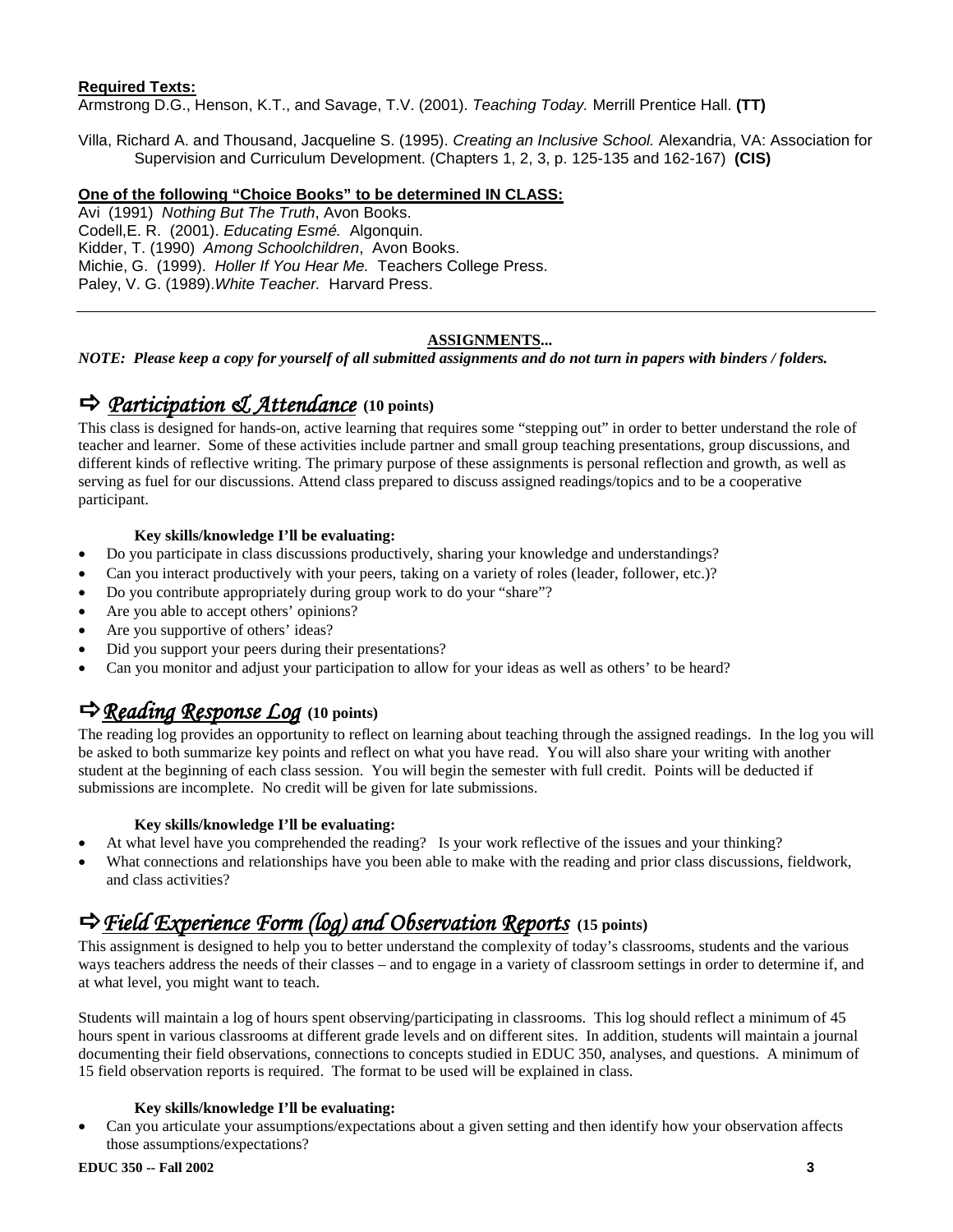- Can you observe key details, seeing both the "big picture" of the classroom and specific methods, interactions, etc.?
- Can you responsibly monitor your placement to include meeting the requirements of varied settings and minimum hours?
- Can you relate your class work and readings to your observations and provide an insightful analysis?

### *Interview Assignment* **(10 points)**

Select one of the following individuals to interview:

- $\checkmark$  K-12 Public School Teacher: One way to better understand what it is like to be a teacher is to talk to a real one! Interview one with at least 3 years of experience or one who has retired in the last year or two.
- $\checkmark$  Senior Citizen: Find someone 60 years of age or older and compare/contrast schooling in the past and at present!
- *Public School District Personnel Officer*: Go straight to the top and find out what the key local issues are as well as what districts are looking for when they hire new teachers!

Ideas for questions will be provided and you are encouraged to design your own questions. You will share your findings in class and turn in a written summary of the interview results that will analyze the responses and provide personal reflections based on readings and class discussions.

### **Key skills/knowledge I'll be evaluating:**

- Were you able to arrange, organize, and conduct an interview that yielded useful and interesting information?
- If you were not sure of answers, did you ask your interviewee for clarification so you understood? Did you use follow up questions to probe for deeper responses?
- Were the questions you created thought provoking?
- Were your analyses and reflections based on information you have learned in EDUC 350 and prior knowledge?

## *Choice Book Report* **(10 points)**

Prepare a 2-3 page (double-spaced) report and group oral presentation.

Relate the book review to the theme, "the teacher as stranger."

- $\checkmark$  How was the teacher(s) in your book a stranger to his/her students?
- $\checkmark$  How did the teacher(s) learn about the students and their needs?
- $\checkmark$  What did the teacher(s) do to address the students' needs?
- $\checkmark$  How does the experience of the teacher(s) relate to the readings and discussions from your coursework this semester?

You must make explicit connections to coursework, and you must relate the book to your own thinking about teaching. All students selecting the same book will work together to prepare a group presentation to share your knowledge and insights with other students.

### **Key skills/knowledge I'll be evaluating:**

- Were you able to write a book report that addresses the theme/questions listed above in a thoughtful and analytical manner?
- Were you able to work well with your peers in developing a group presentation?
- Was the group presentation engaging for the audience?

### *Current Events in Education* **(5 points)**

Sign up for a date when you will be responsible for presenting an item from the week's news in education. The item may be from television, radio, internet (e.g., www.edweek.org/), newspaper, or magazine, and may pertain to local or national/international issues. You will summarize and present the importance of the news for your classmates in 3 to 5 minutes.

### **Key skills/knowledge I'll be evaluating:**

- Did you select an article that has depth and importance?
- Can you speak articulately about your article's content?

*School Law and Diversity* **(10 points)**

Details for this written report will be given in class.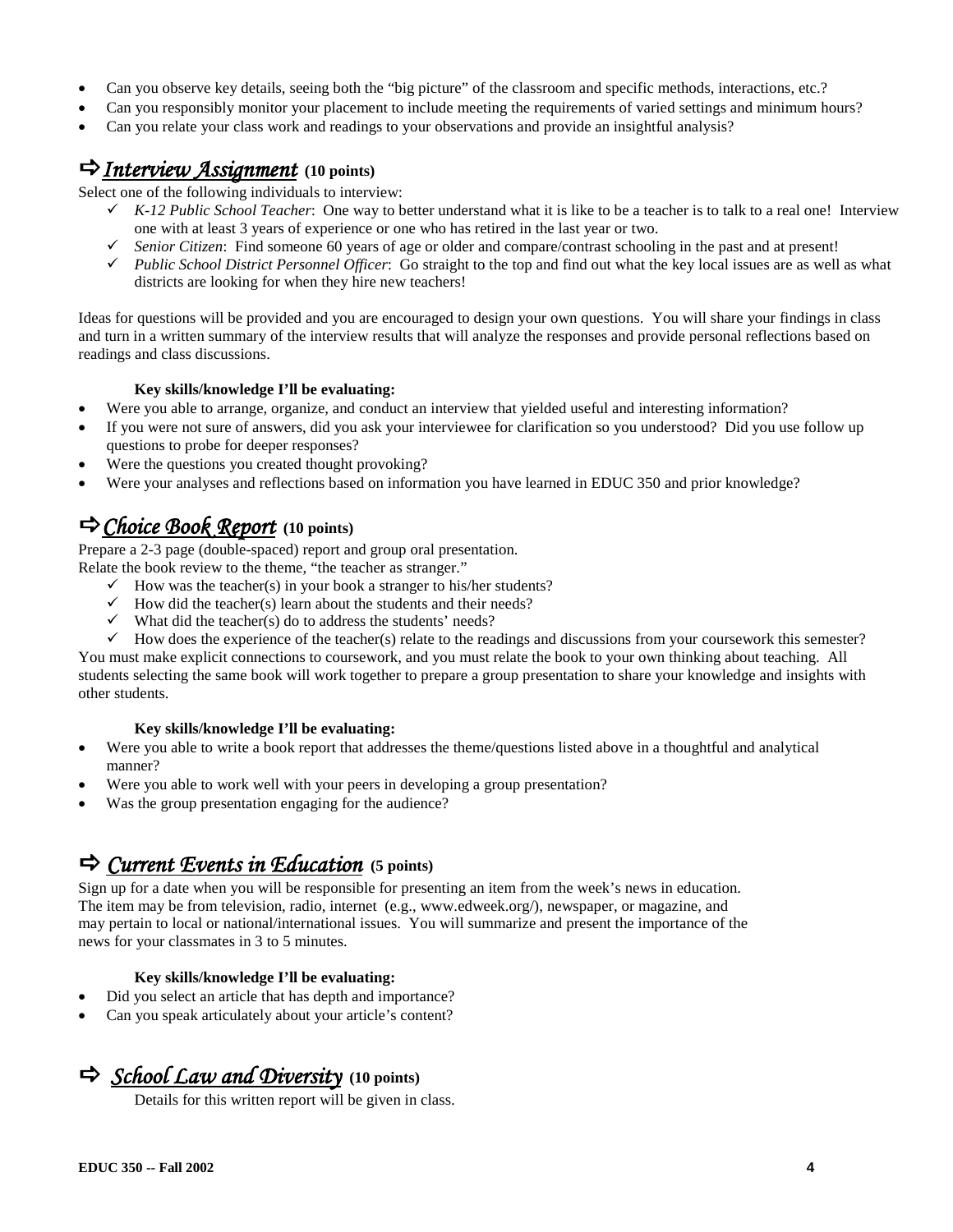## *Contemporary Issues Research* **(15 points)**

Choose a major contemporary issue in education interests you and a partner. Research the issue together and prepare a 20 minute oral report to share in class. The presentation should provide a description of the issue, its pros and cons, an analysis of the issue's implications (the "so what"), and a summary or conclusion.

At the time of your presentation each partner group will provide a one page typed abstract as well as a selected reading list (10- 12 references in bibliographic form) for each class member. The instructor's copy should include each member's name and a description of each person's role in researching the topic and developing the presentation. Each group will also be responsible for developing a peer and self-evaluation for their presentation that will be given to the instructor after the oral presentation is completed. Selected members of the class will use the peer evaluation, and the group presenting will use the self-evaluation. Additional guidelines, format, and suggested topics will be discussed in class.

### **Key skills/knowledge I'll be evaluating:**

- Do you understand a major issue affecting education and can you speak intelligently to your peers?
- Did you read from enough sources to gather relevant information and then present this in a synthesized manner?
- Are you able to organize resources (materials, people, etc.) in support of a goal (in this case, your presentation)?
- Did you present your information confidently, creatively, concisely and in an organized manner?
- Are you able to apply what you've learned about effective teaching to engage your audience during your presentation?
- Are you able to develop an appropriate abstract and bibliography?

## *Personal Philosophy of Teaching, Learning, Schooling & Inclusivity* **(15 points)**

To summarize your learning in this course, help you to clearly articulate your emerging beliefs about teaching, learning, schooling, & inclusivity and prepare for future interviews, you will be asked to submit a paper (approx. 4 to 6 pages, typed, double-spaced) in which you imagine what you would say to the hiring committee of a school district if asked to describe your own distinct set of beliefs about teaching, learning and schooling. In preparing this assignment you will develop the paper over the course of the semester and will experience the process of drafting, giving and receiving reader response, and revision as stages of the writing process (experiencing firsthand what you should do as a teacher with your students). More information about the paper will be given in class.

### **Key skills/knowledge I'll be evaluating:**

- Did you draw on all your resources/experiences (not just the book) to write your philosophy?
- Are you clear about your own beliefs? Did you address the needs of all learners?
- Can you articulate your ideas fluently and coherently with correctness?
- Is it clear you have had enough exposure to schools to write your current philosophy?
- Did you address the areas of teaching, learning, schooling and inclusivity?

Grades will be determined by the total number of points earned (100 points possible):

|  | $A = 93-100$ B+ = 87-89 B- = 80-82 C = 73-76 D = 60-69  |  |
|--|---------------------------------------------------------|--|
|  | $A- = 90-92$ B = 83-86 C + = 77-79 C - = 70-72 F = 0-59 |  |

#### **Assignment Values**: (100 points)

Additional instructions regarding course assignments will be handed out in class.

| $\eta$ Participation & Attendance      | 10 points |
|----------------------------------------|-----------|
| $\eta$ Reading Response Log            | 10 points |
| n Field Experience Observations        | 15 points |
| η Interview Assignment                 | 10 points |
| $\eta$ Choice Book Report/Presentation | 10 points |
| $\eta$ Current Events in Education     | 5 points  |
| School Law and Diversity<br>ΊI         | 10 points |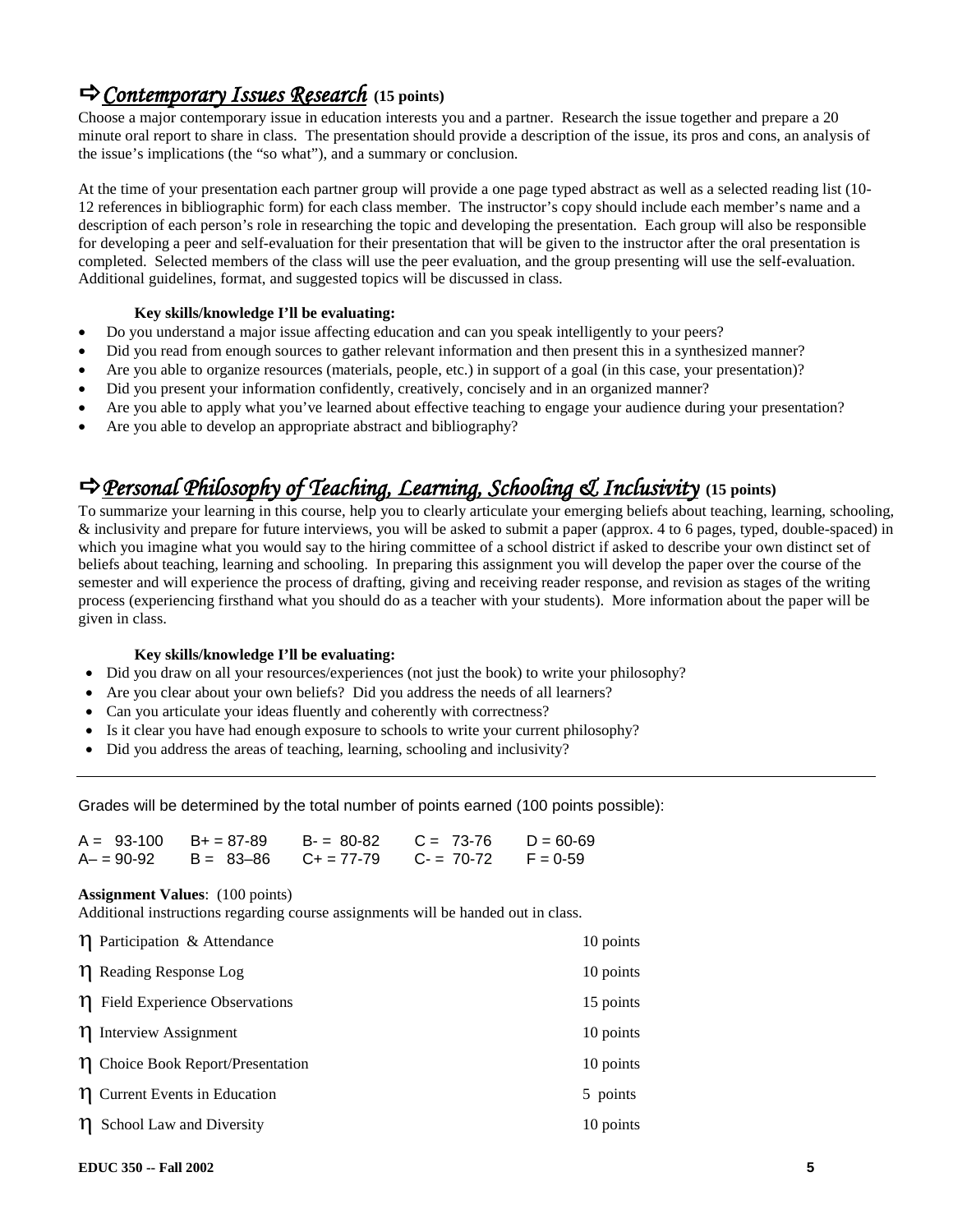η Contemporary Issues Report 15 points

η Personal Philosophy of Teaching 15 points 15 points

### **A Holistic View -- Grading Rubric: EDUC 350**

This course will begin to prepare you for a career in which you will significantly impact human lives. No amount of training can ever be enough. Giving less than 100% is not sufficient. Therefore, your instructor assumes that everyone in the class will aim to perform at the highest level possible.

Following are characteristics of an "A" student.

#### *An "A" student is one who:*

- $\triangleright$  completes all assignments on time and demonstrates the ability to summarize, analyze, and/or reflect at high levels.
- $\triangleright$  varies sources of information for assignments, demonstrating high degree of effort in pursuing varied perspectives around important educational issues.
- $\triangleright$  completes all the reading assignments and develops thoughtful and thorough responses.
- $\triangleright$  produces papers that reveal a commitment to self-discovery and learning.
- $\triangleright$  produces papers at a professional level in terms of both writing and content.
- $\triangleright$  develops a high quality presentation, demonstrating significant learning around a contemporary issue.
- presents confidently and intelligently, demonstrating effective teaching skills.
- $\triangleright$  completes assignments in/out of class with a focus on learning and exploration, pushing him/herself to better understand the profession through quality work.
- $\triangleright$  attends every class meeting and is fully engaged during class.
- $\triangleright$  pushes him/herself to new understandings by participating in discussions, sharing his/her opinions, and valuing others' perspectives.
- $\triangleright$  contributes to the positive environment of the class by respecting all members.
- $\triangleright$  completes the Personal Philosophy of Education paper to reveal significant understanding of the complexities of the education profession and to demonstrate learning around course goals.
- $\triangleright$  completes all field experience work (45 hours, 3 different settings, & 15 reports) with high quality analysis and reflection, and a willingness to "stretch" beyond what s/he already knows.